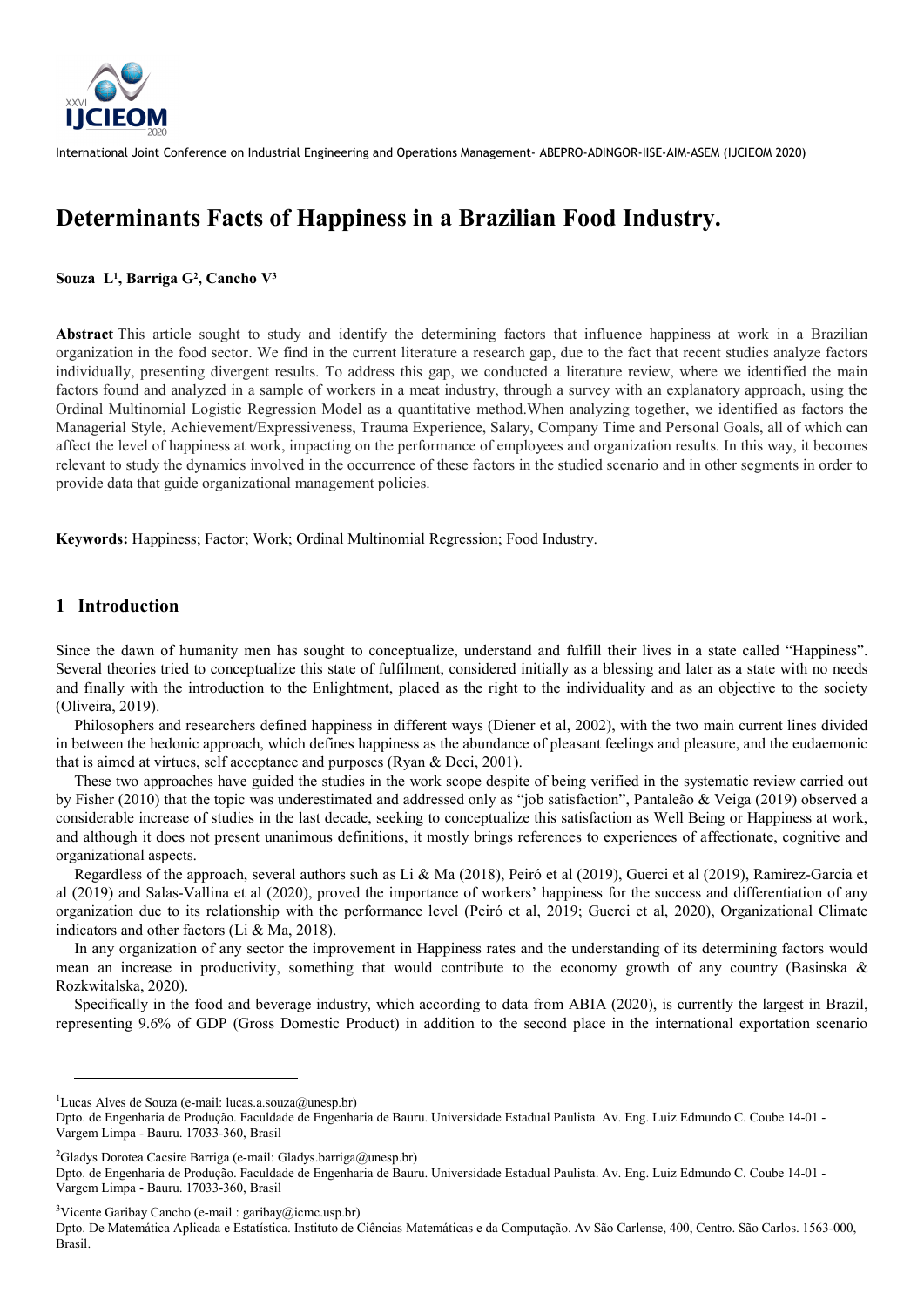

distributing to around 180 countries, this contribution would benefit a good portion of the local population also benefiting the countries to which their products are exported.

The world population has grown exponentially and it has been a challenge to the food industry, especially to the production of animal protein, which is part of the diet of almost all cultures, and it is hard to follow this growth without identifying and using strategies to increase their productivity (Zidaric et al, 2020).

In this context it is essential for the studied organization, which is inserted is this segment, to study and understand the determinants of its employees' happiness in order to improve its employees's levels of happiness and consequently their productivity through internal policies.

To contextualize the existing factors in a better way, we will define in the next Section the main theories related to Happiness at Work, which will be used in the elaboration of a questionnaire, which after being applied, will be analyzed using the methodologicl tools presented in Secton 3. Then we will present the results found in Section 4 and later discuss them in Section 5. In Section 6 we will conclude with the main advances and limitations of the study.

# 2 Happiness at Work

One of the first researchers to define and study well-being at work, Warr (1987), presents his definition as a positive state of five dimensions (Affections/Aspirations/Autonomy/Competence/Integrated Functioning) in which basically a person experiences positive emotions and moods, having an interest in the environment and activites developed, in which they have a degree of internal resistance and the ability to deal with day-to-day problems in a continuous and integrated way and this theory is being predominantly represented by aspects of hedonic happiness.

Riff (1989) challenges this work through his research in which he presents a new thoery based on the theory of eudaimonic happiness, bringing factors such as Self Acceptance, Positive Relationships, Autonomy, Environment Control, Purpose and Personal Growth.

Beyond these two works other definitions emerged from these two main approaches such as researches of Ryan and Deci (2000) that add factors like Vitality, Mental Health and Expressiveness, Vans Horns et al (2004) presenting the motivational, behavioral, cognitive and psychosomatic factors, in addition to other studies presented in the bibliographic review carried out by Fisher (2010), concluding that in the last two decades Happiness at Work was generally defined as job satisfaction but in the last decade it has evolved to a more complete approach, meaning more than satisfaction and organizational commitment.

In one of the main studies, Pascoal & Tamayo (2008) suggest a definition in which the well-being is defined as a state of prevalence of positive emotions in which the individual is able to express all his/her abilities, reaching his/her life goals.

In the studies carried out from 2007 to 2014, with a focus on studies of happiness at work, despite not having an unanimous definition, there is a tendency to bring its definition closer to the constructs of happiness, based on positive psychology, presenting as main variables: work aspects, organizational characteristics, positive affection, subjective cognitive variables such as personality traits and purposes, in addition to other context variables (Pantaleão & Veiga, 2019).

 Recent researches in the last five years have addressed the subject in a quantitative way, seeking to confirm its adherence in several areas of performance presenting as determinants factors related to Positive and Negative affections (Cheschin, 2020/ Jaworek et al, 2020/Rastogi, 2020/ Weziak-Bialowolska, 2020), Leadership Styles (Salas-Vallina et al, 2020/ Harolds, 2020/Artz et al, 2020/Der Kinderen, 2020/Frone & Blais, 2020/Berrezueta et al, 2020), Expressiveness (Raab, 2020/ Kun, 2020/Brunoro et al, 2020/Rastogi, 2020) e Demographic and Social Characteristics (Hvalic-Touzery, 2020/Zaghini et al, 2020), beyond other characteristics related to working conditions (Al Suwaid, 2020/ Hvalic-Touzery, 2020/ Zaghini, 2020)

The Leadership Style, according to Salas-Vallina et al (2020), Harolds (2020), Artz et al (2020), Der Kinderen (2020), Frone & Blais (2020), Berrezueta et al (2020), is one of the most studied topics in literature, being defined in many ways and presenting several characteristics but it is observed in literature that ethical and fair leadership is related to high levels of happiness at work, presented in 3 main styles, defined by Chiavenato (2000) as Autocratic, in which the leader seeks absolute control of the group, Democratic, in which leadership is shared with the group and Situational, in which the leader flexes his/her style according to the level of maturity of the team.

The affections were defined by many authors as Cheschin, 2020; Jaworek et al, 2020; Rastogi, 2020; Weziak-Bialowolska, 2020, Paschoal & Tamayo (2008) and include several feelings that can be lived in the organizational context in a positive way (Joy, Enthusiasm, Excitement, Tranquility, Pride) or negative way (Stress, Sadness, Boredom, Tension, Impatience, Frustrations and Traumas).

The demographic social characteristics involve points as sex, age, remuneration, function performed, according to Hvalic-Touzery (2020) and Zaghini et al (2020), has been pointed in some studies as determining factors for happiness and well-being at work.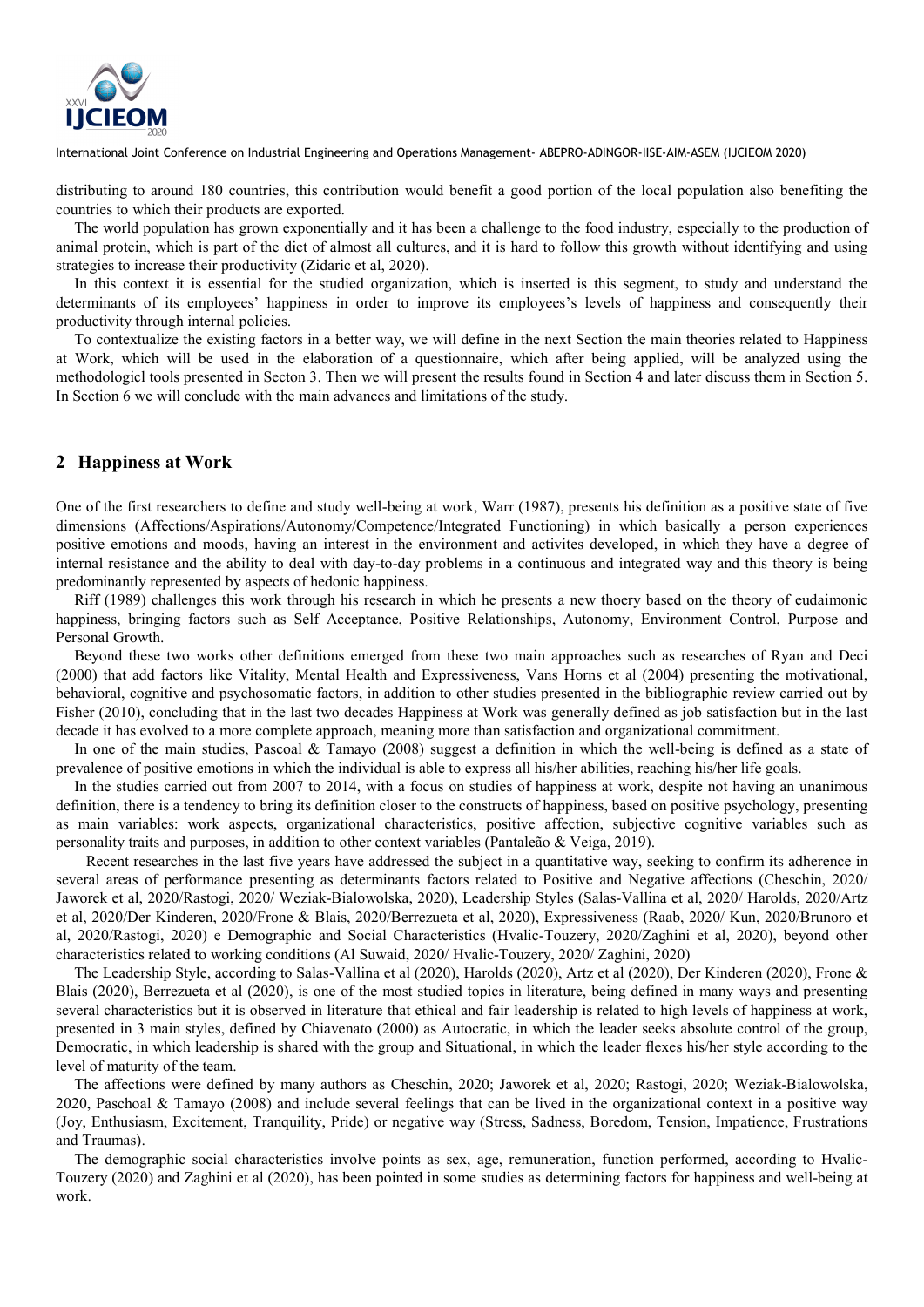

The expressiveness presented by Raab (2020), Kun (2020), Brunoro et al (2020), Rastogi (2020), Paschoal & Tamayo (2008), involves cognitives points, feelngs of accomplishment, recognition, organizational commitment, and is directly linked to the central points of happiness in its two approaches, Hedonic and Eudaimonic.

Both factors presented above demonstrate in several researches significant values, being confirmed through statistical tools such as Confirmatory Factor Analysis, Hypothesis Testing, but a study was not found in the literature that jointly analyzes all the determining factors already presented, with the aim to describe and explain the relationship between them and the main object, which is Happiness at work.

Filling this gap becomes the objective of this work, in which we will detail in the next section the method that will be used to reach it.

# 3. Methodology

The purpose of this work is to contribute with existing studies related to happiness, mainly to understand and explain its determinants factors, relations and dynamics presented in the organizational context in a multinational food company.

To reach this goal, we will use as methodology the application of a survey with an explanatory approach, following Forza (2002), through quantitative methods, in which we will take as object of study one of the branches of a multinational food company, situated in the countryside of São Paulo state. The chosen branch has approximately 3,500 collaborators, divided in different operations and work shifts, establishing the object of this study the operation of the 2nd shift, which corresponds approximately to 500 employees.

This company was chosen due to the fact that the food industry represents 9.6% of the national GDP (Gross Domestic Product), 58% of the Agrobusiness GDP, 3% of exportations and also because it has grown 45% in the last five years according to ABIA's data (2020), within these numbers, the chosen company is the largest in the segment and is also the largest exporter of animal protein, becoming responsible for a significant economic and social impact on the global scenario.

A sample of 271 employees was selected considering the division of the company into shifts and sectors in which we selected the operation of the 2nd shift, including in natura, preserves, pouch, CCC (carne cozida congelada – frozen cooked meat), superfrozen and shipment which ables grouping by similar, but heterogenous, process and characteristics making the total sample proportionally composed of employees from all sectors of the company.

In this sample, we applied the questionnaire attached to this study, which was based on the works of De Andrade Melo (2004), Paschoal and Tamayo (2008), Fisher (2010) and Pantaleão & Veiga (2019), that bring together the concepts of Hedonic and Eudaimonic happiness, concepts of the Management Style Assessment Scale, and the main factors presented in the last studies, with the happiness level measured by the Likert scale, defined by Dalmoro (2013) as a psychometric scale usually used in similar experiments and elaborated by Rensis Likert, in which the interviewees detail their level of Happiness related to some statement, in an ordinal and growing scale from 1 to 5, distributed in the following categories: unhappy (1), a little unhappy (2), indifferent (3), happy (4), very happy (5).

In order to access what factors influence the levels of happiness, for each interviewee, the levels of positive and negative affections were consulted such as expressiveness, acknowledgement, personal goals, if they enjoyed their functions, how satisfacted they were and even the manager's presence, all of these levels factos were measured in the same scale and beyond that the personal characteristics of each interviewee were taken into account as well as their role in the company, their salaries, how long they have been working, their marital status, sex and age.

Another factor considered was the occurrence of traumas and the managerial style presented by their immediate manager, measured in a categorical way.

To access which of these factors influence the levels of Happiness, we used the Ordinal Multinomial Regression model presented by Agresti (2000), which will be defined in the next Section.

#### 3.1 Ordinal Multinomial Regression

According to Agresti (2000) we introduced the ordinal multinomial regression to shape the employees' well-being. Supposing a random sample of size n is drawn from a population divided in k groups (levels of happiness), in which  $\pi j$  is the individual's probability of belonging to the j group  $(j=1,...,k)$  and that the random variable Yj, that counts the number of individuals of j group so that the random vector  $Y=(Y1,...,Yk)$  has a function of joint probability given by

$$
f(y_1, \cdots, y_k) = \frac{n!}{y_1! \cdots, y_k!} \pi_1^{y_1} \cdots \pi_k^{y_k}, \qquad \pi_j \in (0, 1), \tag{3.1}
$$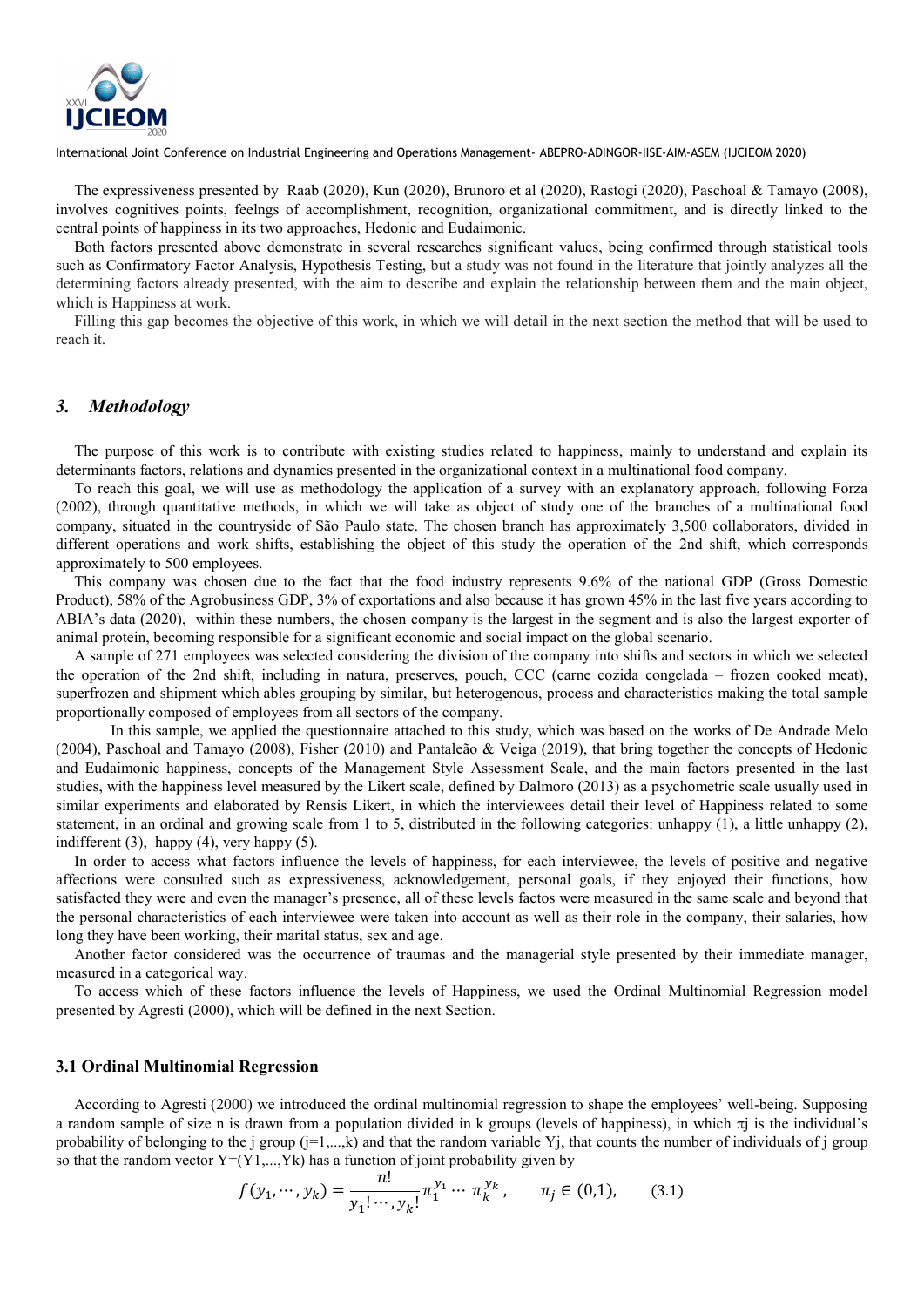

With  $\sum_{j=1}^{k} x_j = n$  and  $\sum_{j=1}^{k} \pi_j = 1$ . In our study, the response variable (Y) is multicategorical or polytomous of 5 ordinal categories of increasing order to the level of happiness, with level 5 being the most happiness. The ordinal multinomial logistic regression model (MRMLO) used to assess which factors (covariates) influence the levels of happiness, we relate the covariables to the probabilities accumulated in the levels of happiness. That is,

$$
P[y \le j|x] = \pi_1(x) + \pi_2(x) + \dots + \pi_j(x) = \sum_{i=1}^j \pi_i(x), \quad j = 1, \dots, k-1,
$$

The accumulated probability depends on  $x = (x1, x2, ..., xp)$  t, the vector of covariates or predictors of p components. In this way, MRMLO results when considering that

$$
logit(P[y \le j|x]) = log\left(\frac{P[y \le j|x]}{P[y > j|x]}\right) = \alpha_j + x^t \beta, \ \ j = 1, \cdots, k-1
$$

Hence, the accumulated probabilities result in

$$
P[y \le j|x] = \frac{exp(\alpha_j + x^t \beta)}{1 + exp(\alpha_j + x^t \beta)} \quad j = 1, \cdots, k - 1.
$$
 (3.2)

From (3.2) one can calculate the probabilities of each group, as in the following:

$$
\pi_j(x) = P[y \le j|x] - P[y \le j - 1|x], j = 2, \dots k - 1, \text{ and } \pi_1(x) = P[Y < 1|x] \text{ and } \pi_k(x) = 1 - \sum_{i=1}^k \pi_i(x).
$$

The MRMLO as in (3.1) is called the proportional odds ratio model ("Proportional Odds"), in this model the interpretations of the regression coefficients are simple and it is in terms of the logarithm of the odds ratio of the accumulated probabilities for different covariates levels.

The inference procedure regarding the respect of MRLMO parameters is based on the likelihood theory (Agresti, 2000), which is implemented on the Software R Development Core Team (2009).

Based on this model, we will present in Section 4, the results found after the implementation on the mentioned system.

# 4. Results

As reported in Section 3, the data collected come from an empirical survey, in which a characteristic of interest or response variable is the level of happiness with five ordinal levels that objectify to assess which factors or covariables influence the wellbeing of employees and for this, the following covariates were considered: x1: sector (1:central (16.2%), 2: conserve (16.2%,) 3: frozen 17.0%), 4: pouch (17.3%), 5: superfrozen (16.2%), x2: function (1:management (7%), 2; operation (93%)) ; x3: salary in unity of minimum wage (average  $= 1.57$ , standard deviaton  $= 1.0$ ), x4: how many years they have been working in the company (average = 5.1, standard deviaton = 3.6), x5: marital status (single = 46%, married = 54%), x6: sex (male = 69%, female = 31%), x7: age (mean = 33,4, sd=7.3), x8: positive affections (1 = 17.7%, 2 = 14.8%, 3 = 1.5%, 4 = 34.7%, 5 = 31.4%), x9: negative affections (1:23.6%, 2 = 11.8%, 3 = 7.4%, 4 = 33.2%, 5 = 24.0%), x10: expressiveness (1 = 8.9%, 2 = 13.3%, 3 = 3.0% 4 = 48.3%,  $5 = 26.6\%$ , x11: acknowledgement (1= 28.0%, 2 = 28.8%, 3 = 5.9%, 4 = 17.7%, 5 = 19.6 %), x12: goals (1 = 10.3%, 2 = 10.3%,  $3 = 14.0\%, 4 = 31.0\%, 5 = 34.3\%$ , x13: enjoy what they do  $(1 = 5.2\%, 2 = 17.7\%, 3 = 9.6\%, 4 = 44.6\%$  5 = 22.9%), x14: management satisfaction (1 = 10.3%, 2 = 10.3%, 3 = 10.3%, 4 = 37.6%, 5 = 31.4 %); x15: manager's presence (1 = 16.2%, 2 = 8.9%,  $3 = 5.9\%$ ,  $4 = 32.5\%$ ,  $5 = 36.5\%$ ,  $x16$ : managerial style (1 = autocratic (39.1%), 2 = democratic (24.4%), 3 = situational  $(36.5\%)$  and x17: Traumas  $(0 = no (68.6\%).$  1 = yes  $(31.4\%)$ 



Figure 4.1 Relationship between levels of happiness and factors: trauma, expressiveness, goals and management style

Initially we present a descriptive analysis of the data collected. The Figure 4.1 shows the ratio of the proportion of happiness levels with a few covariates: trauma, expressiveness, goals and management style. Employees with no traumas are specifically happier than the ones that had a trauma experience. In this way, the expressiveness is presented as a highlight factor in which a considerable quantity of employees has a perception of expressiveness above average (68%) although we observe an extreme, as few have average indifferent values (4%) and the rest is tied to the lowest level of perception, in the same scenario, in different proportions presented in the item that evaluates the perception related to personal goals. Finally, we can also see that the management styles influence the level of happiness.

In order to verify which factors significantly influence the probability of happiness levels, the ordinal multinomial logistic regression model presented in Subsection 3.1 was adjusted taking into account the 17 covariates, in other words, we considered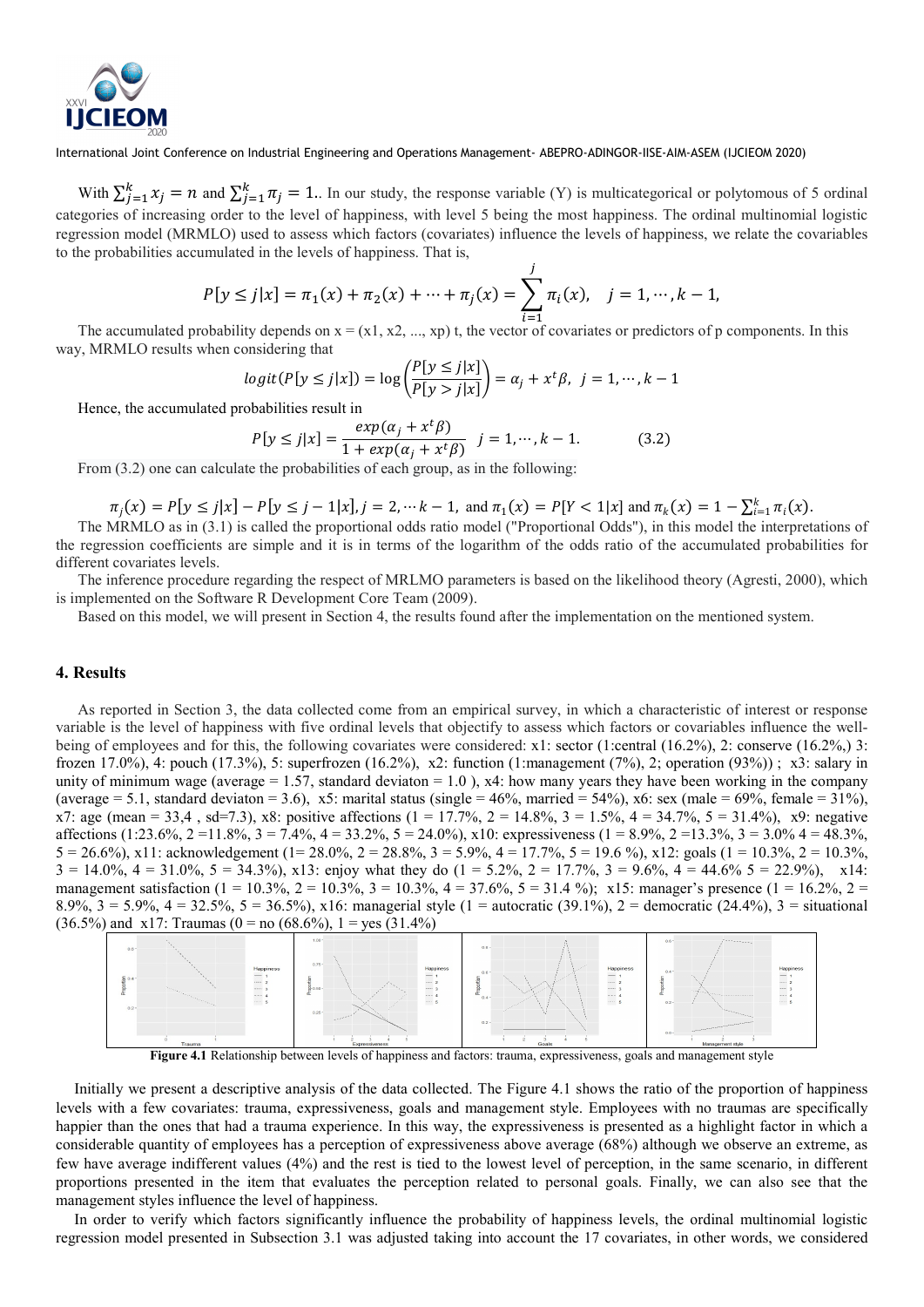

the vector of covariates  $\mathbf{x} = (x_1,...,x_{17})^t$  in (3.2). The Stepwise mtehod (Agresti, 2000) was used for the selection of the most important factors. In Table 4.1 it was presented the maximum likelihood of MRMLO coefficients of the factors that significantly influence cumulative probabilities, in which we can see that salary, the time worked, the expressiveness, the personal goals, the management style and the occurrence of traumas can significantly impact on the cumulative probability of employees' levels of happiness.

The Table 4.1 shows that the maximum likelihood estimates of the regression coefficients are negative, which indicate that the cumulative probability starts with the unhappy in the happiness scale and increases as the salay increases and it is greater for those employees who have experienced trauma as it is shown in the Figure 4.2, similar results are obtained for other factors.

| Parameter  | <b>Estimate</b> | <b>StandardError</b> | p-Val | Parameter                        | <b>Estimate</b> | <b>Standard Error</b> | p-Val |
|------------|-----------------|----------------------|-------|----------------------------------|-----------------|-----------------------|-------|
| $\alpha_1$ | 5.220           | 1.073                | 0.000 | $\beta_{\text{Exressividade 2}}$ | $-0.246$        | 0.615                 | 0.689 |
|            |                 |                      |       | $\beta$ Expressividade 3         | $-2.129$        | 0.944                 | 0.024 |
|            |                 |                      |       | $\beta$ Expresividade 4          | $-5.581$        | 0.759                 | 0.000 |
|            |                 |                      |       | $\beta_{\text{Expressidade 5}}$  | $-4.662$        | 0.707                 | 0.000 |
| $\alpha_2$ | 8.555           | 1.119                | 0.000 | $\beta_{\text{Metas 2}}$         | $-4.665$        | 0.785                 | 0.000 |
|            |                 |                      |       | $\beta_{\text{Meta}}$ 3          | $-2.984$        | 0.752                 | 0.000 |
|            |                 |                      |       | $\beta_{\text{Metas }4}$         | $-1.987$        | 0.527                 | 0.000 |
|            |                 |                      |       | $\beta_{\text{Metas }5}$         | $-5.658$        | 0.688                 | 0.000 |
| $\alpha_3$ | 8.899           | 1.131                | 0.000 | $\beta$ Gerencial-Democrático    | $-1.705$        | 0.433                 | 0.000 |
|            |                 |                      |       | $\beta$ Gerencial-Situacional    | $-0.595$        | 0.375                 | 0.112 |
| $\alpha_4$ | 12.921          | 1.327                | 0.000 |                                  |                 |                       |       |

Table 4.1. Estimate of Regression Coeficients in The Regression Logistic Ordinal Multinomial

Also with maximum likelihood estimates, we estimate the probabilities of the levels for employees with significant covariant levels, in Figure 4.3 we present an estimate of the probability of employees' happiness, stratified by the trauma covariates, expressiveness, goals and management style, in which we can see that the employees with no traumas are much happier than those with some trauma and also, those who do activities that able them to totally express their abilities and reach their management goals are happier compared to other employees. Finally, we observed that management style also influences in the probability of happier employees.



Figure 4.3. Estimated probability of employees to be very happy due to trauma, expressiveness, goals and management style.

#### 5. Discussion

In this way, we observed that the results of the present research can contribute with the works of Fisher (2010) that present that the factors are related to the organization's attributes, mainly to the management style, which was also observed in the works of De Andrade Melo (2004) and Salas-Vallina et al (2020).

In the research done by Paschoal & Tamayo (2008) we know a mixed scale which considers inernal and external factors, considering that Happiness at Work is a relationship between the occurence of Positive and Negative Affections, Expressiveness at Work, what we observed with the result of the applied research in which expressiveness had relevant results due to the proportion of happiness presented, as well as the occurrence of traumas, which fits into the negative affections and the apropriate managerial style, which generates positive affections in the employees.

In the works of Siqueira & Padovam (2008), we found that some points related to the organization's attributes were confirmed in the model results as well as the work of Ramirez-Garcia (2019) that corroborates the Personal Goals in relation to the proportion on Happiness.

Regardless of the approach used, Hedonic or Eudaimonic, or the origin of factors (internal to the individual or belonging to the organization's attributes) when analyzed together in this work, different from the one presented by the study of Ramirez-Garcia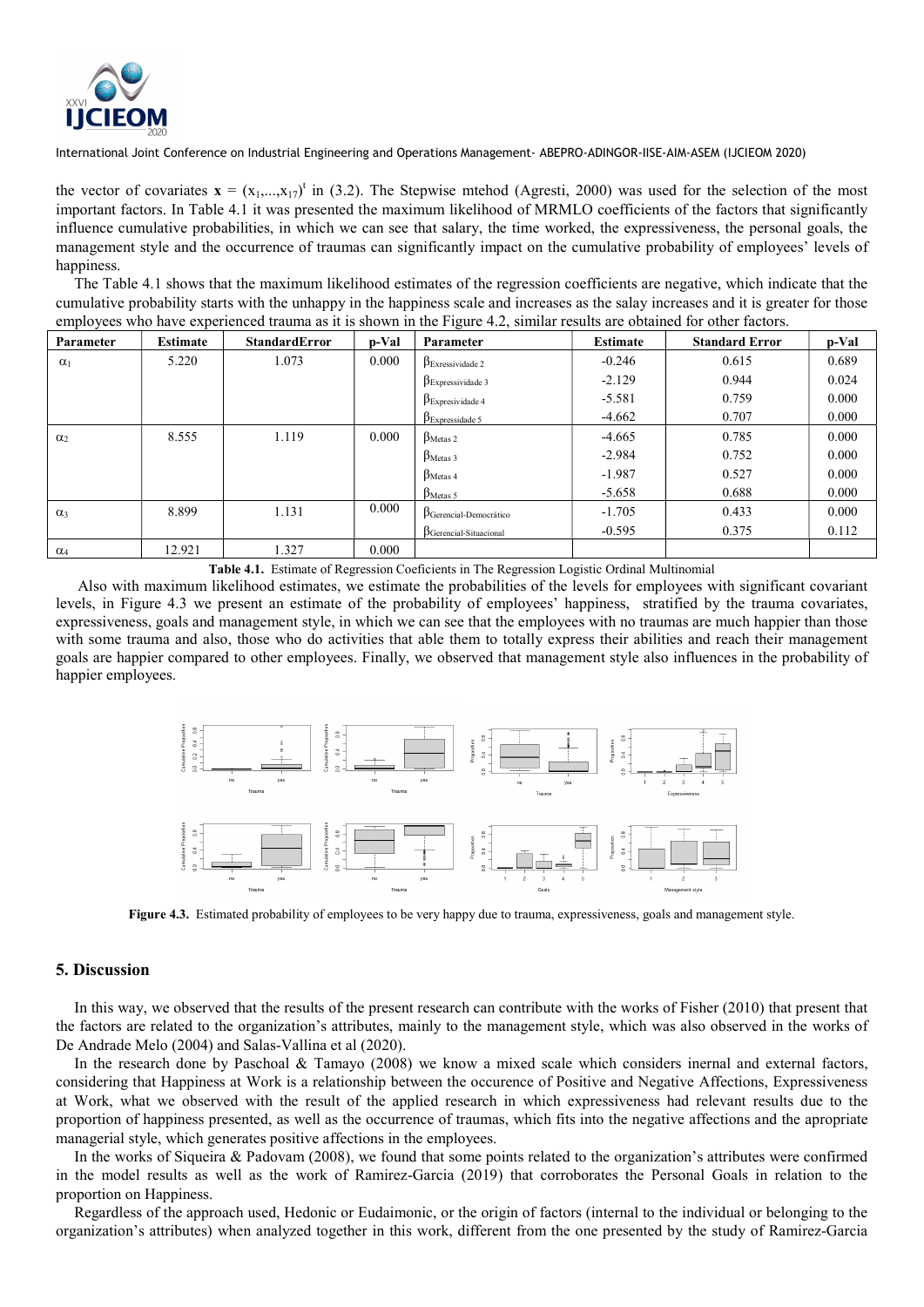

(2019), they are presented with equivalent and complementary results, because together they can contribute to the level of happiness.

It was observed that when we analyze together, we obtain better results therefore making it relevant for organizations to carry out joint management, to obtain better results and contribute positively to the level of happiness of the employees.

The results found contribute to several articles included in the review, published in 2020, (Salas-Vallina et al , 2020/ Harolds, 2020/Artz et AL, 2020/Der Kinderen, 2020/Frone & Blais, 2020/Berrezueta et AL, 2020/Cheschin, 2020/ Jaworek et AL, 2020/Rastogi, 2020/ Weziak-Bialowolska, 2020/Hvalic-Touzery,2020/Zaghini et al, 2020/Raab, 2020/ Kun, 2020/Brunoro et al, 2020/Rastogi, 2020/Al Suwaid, 2020/ Hvalic-Touzery, 2020/ Zaghini, 2020), as it complements it results through the explanatory analysis provided by the methodology used.

## 6. Conclusion

When we analyze all the referenced researches and their results we can conclude that both models make sense and present consistent results but different from what is presented in other studies, a result does not exclude another previous one, they are complementary and consequently they lead us to validate a model in which all thes factors must be considered and, because it is somewhat subjective, measured in an impartial way, to later validate which are determinant or not for the considered scenario.

However, we can see a common factor to all the results found and directly verified in this research, which is the influence of the leadership, specifically and directly the predominant style of the manager so that the employees demonstrate higher levels of happiness.

Indirectly, we noticed in the determining factors found in this research, "Occurrence of Traumas" and "Expressiveness", which are items that are under responsibility of the leadership because of the Situational and Democratic styles, in their definition, are styles that in their way of approaching employees and situations in the work environment, ensure greater expressiveness and less occurrence of traumas.

With this, the leader personifies the organization, having the responsibility to generate the involvement, affective commitment and motivation in his followers, having autonomy to deal with conflicts, which are related to the negative affections experienced in the work environment, and to give his followers recognition and decent work conditions related to positive affections and expressiveness.

The leaders who have a Democratic and Situational management style, understand their responsibilities vis-à-vis other factors, treat them properly and have greater proportions of happy employees, in contrast to the autocratic style that has a higher proportion of low levels of happiness.

So, a way to increase the happiness of the studied group, would be to correctly identify the predominant style of each manager, and work on its development, so that he/she understands the relationship of his/her way of managing the happiness of his/her team and consequently with the result . In addition to creating mechanisms that ensure that other factors are monitored, such as indicators, and their deviations treated to minimize their impact on the overall happiness of the organization.

The research carried out offers the current literature an important contribution presenting a new methodology to analyze the factors, generating practical implications in guiding how organizations could carry out and direct their policies in order to achieve the objective of raising the level of happiness of its employees.

For future researches, we suggest a detailed study of the dynamics involved in the occurrences of the factors found, and also carrying out the analysis in other scenarios or segments, seeking to understand how organizations have managed these factors, and what actions they have applied to improve the level of Happiness. It would also be relevant to carry out an action research, in order to, together with an organization, test and evaluate organizational management policies, observing in a longitudinal way the results achieved with the actions carried out.

## 7 References

- ABIA, ASSOCIAÇÃO BRASILEIRA DA INDÚSTRIA DE ALIMENTOS E BEBIDAS (2020). Relatório Anual de Resultados, 2019. Disponível em: <https://abia.org.br/numeros-setor>. Acesso em: 12 out. 2020.
- AGRESTI, A(2013). Categorical Data Analysis. 3 ed. New York: Editora John Wiley, 2013.
- AL SUWAIDI (2020), Essa Yousuf Majid; AL-SHAMI, Samer Ali; AKMAL, Suriati. Applying Structural Equation Model to develop A New Model of Happiness at the Workplace in Promoting Employee Happiness in Public Organization. International Journal of Nonlinear Analysis and Applications, v. 11, p. 311-320, 2020.
- ARTZ, Benjamin; GOODALL, Amanda H.; OSWALD, Andrew J (2020). How Common Are Bad Bosses?. Industrial Relations: a journal of economy and society, v. 59, n. 1, p. 3-39, 2020.
- BASINSKA, Beata A.; ROZKWITALSKA, Malgorzata (2020). Psychological capital and happiness at work: The mediating role of employee thriving in multinational corporations. Current Psychology, p. 1-14, 2020.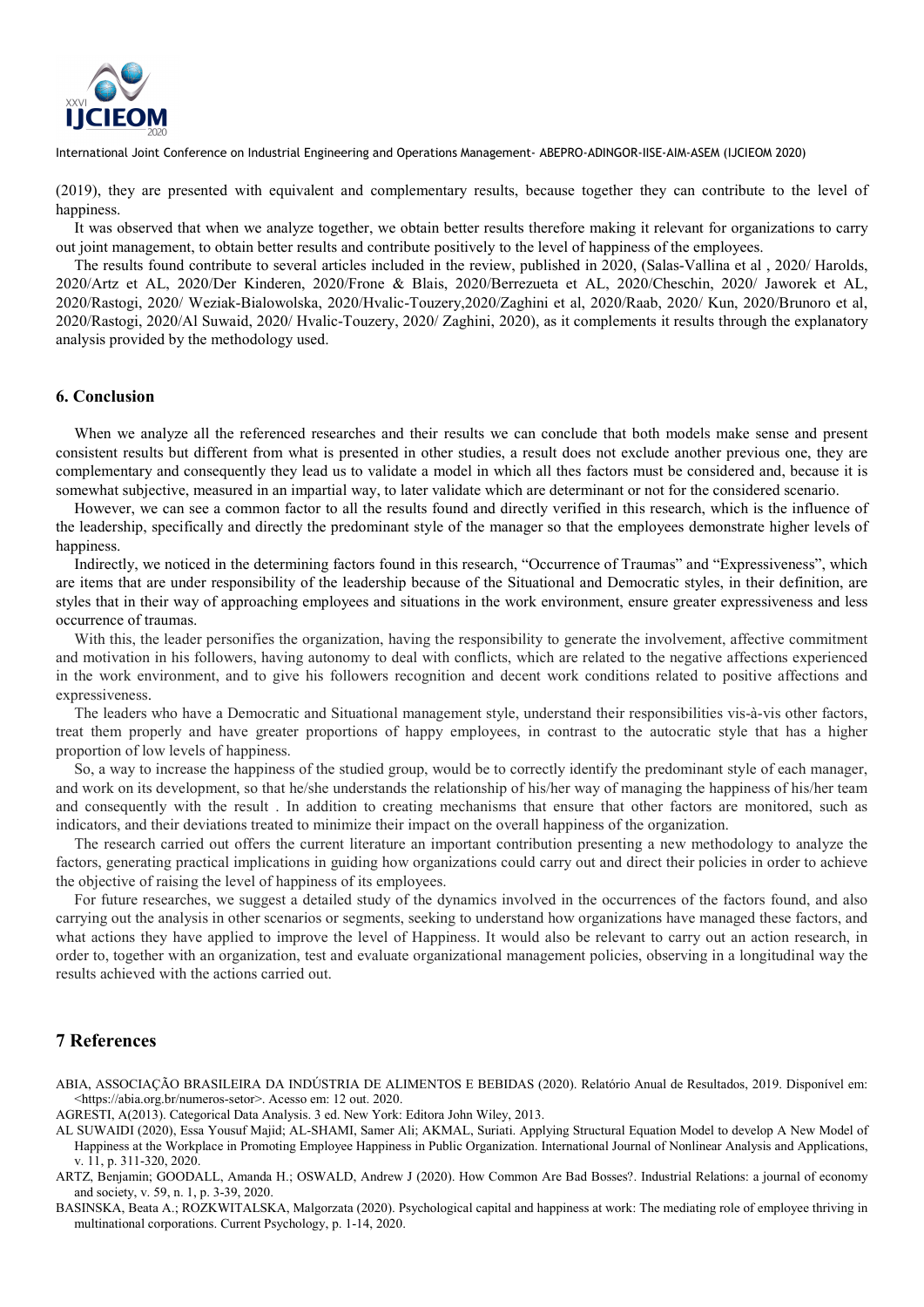

- BERREZUETA, Roberto Aguilar et al (2020). An integrative neutrosophic model focused on personality (inmfp) for the adequate management of the level of work stress. Neutrosophic Sets and Systems, p. 24, 2020.
- BRUNORO, Claudio M. et al (2020). Defining the meaning of "sustainable work" from activity-centered ergonomics and psychodynamics of Work's perspectives. Applied Ergonomics, v. 89, p. 103209, 2020.
- CHESHIN, Arik (2020). The impact of non-normative displays of emotion in the workplace: How inappropriateness shapes the interpersonal outcomes of emotional displays. Frontiers in Psychology, v. 11, 2020.
- CHIAVENATO, Idalberto (2000). Recursos Humanos. 6 Edição. São Paulo: Editora Atlas SA, 2000.
- DALMORO, Marlon; VIEIRA, Kelmara Mendes (2013). Dilemas na construção de escalas Tipo Likert: o número de itens e a disposição influenciam nos resultados?. Revista gestão organizacional, v. 6, n. 3, 2013.
- DE ANDRADE MELO, Eleuní Antonio (2004). Escala de avaliação do estilo gerencial (EAEG): desenvolvimento e validação. Revista Psicologia: organizações e trabalho, v. 4, n. 2, p. 31-62, 2004.
- DER KINDEREN, Susan et al(2020). Facilitating Eudaimonic Well-Being in Mental Health Care Organizations: The Role of Servant Leadership and Workplace Civility Climate. International Journal of Environmental Research and Public Health, v. 17, n. 4, p. 1173, 2020.
- DIENER, E.; LUCAS, R.; OISHI, S (2002). Subjective well-being: the science of happiness and life satisfaction. In. C.R. Snyder & S.J.Lopez (Eds). The handbook of positive psychology. New York: Oxford University Press, p.63-73, 2002.
- FISHER, C. D (2010). Happiness at Work. International Journal of Management Reviews, v. 12, p. 384-412, 2010.
- FRONE, Michael R.; BLAIS, Ann-Renee (2020). Organizational Downsizing, Work Conditions, and Employee Outcomes: Identifying Targets for Workplace Intervention among Survivors. International journal of environmental research and public health, v. 17, n. 3, p. 719, 2020.
- GUERCI, Marco; HAUFF, Sven; GILARDI, Silvia (2019). High performance work practices and their associations with health, happiness and relational well-being: are there any tradeoffs?. The International Journal of Human Resource Management, p. 1-31, 2019.
- GIL, T.M.L (2014). Níveis de Felicidade segundo as perspectivas hedónica, eudaimônica e satisfação com a vida em estudantes universitários. Dissertação (Mestrado) - Universidade Lusófona de Humanidades e Tecnologias Escola de Psicologia e Ciências da Vida. Lisboa, 2014.
- HAROLDS, Jay A (2020). Quality and safety in healthcare, part LV: leadership to prevent burnout and increase joy. Clinical Nuclear Medicine, v. 45, n. 2, p. 123-124, 2020.
- HVALIČ-TOUZERY, Simona et al (2020). Measuring individual and work-related correlates of employees' well-being with a short form of the psychological general well-being index: A pilot validation study in Slovenia. Human Systems Management, n. Preprint, p. 1-11, 2020.
- JAWOREK, Magdalena Anna; MAREK, Tadeusz; KARWOWSKI, Waldemar (2020). The scale of Work-Related Affective Feelings (WORAF). Applied ergonomics, v. 82, p. 102945, 2020.
- KUBOVY, M. On the pleasures of the mind. See Kahneman et al (1999), v.54, p.134, 1999.
- KUN, Agota; GADANECZ, Peter (2019). Workplace happiness, well-being and their relationship with psychological capital: A study of Hungarian Teachers. Current Psychology, p. 1-15, 2019.
- LEWIS, W.A (1960). A teoria do Desenvolvimento Econômico, 1. Ed. Rio de Janeiro: Zahar, 1960
- LI, L; MA, L (2019). A Study on the Influence of Job Exclusion on the Well-Being of the New Generation of Employees. In: 2018 International Symposium on Social Science and Management Innovation (SSMI 2018). Atlantis Press, 2019.
- MARIANO, E. B (2019). Progresso e Desenvolvimento Humano: Teorias e Indicadores de riqueza, qualidade de vida, felicidade e desigualdade, 1.ed. Rio de Janeiro: Alta Books, 2019
- MONTGOMERY, D.C; RUNGER, G.C (2009). Estatística aplicada e Probabilidade para Engenheiros. 4 ed. Rio de Janeiro: LTC, 2009.
- NAVARRO, V (2000). Development and quality of live: a critique of Amartya Sen's "Development as Freedom". International Journal of Health Services, v. 30, n. 4, p. 661-674, 2000.
- PANTALEÃO, Patrícia de Fátima; VEIGA, Heila Maria da Silva (2019). BEM ESTAR NO TRABALHO: REVISÃO SISTEMÁTICA DA LITERATURA NACIONAL NA ULTIMA DÉCADA. HOLOS, [S.l.], v. 5, p. 1-24, dez. 2019. ISSN 1807-1600. Disponível em: <http://www2.ifrn.edu.br/ojs/index.php/HOLOS/article/view/7570>. Acesso em: 12 out. 2020. doi:https://doi.org/10.15628/holos.2019.7570.
- PASCHOAL, T.; TAMAYO, A (2008). Construção e validação da Escala de bem-estar no trabalho. Avaliação Psicológica, v. 7, n. 1, p. 11-22, 2008
- PASCHOAL, T.; TORRES, C.V; PORTO, J.B (2010). Felicidade no trabalho: Relação com suporte organizacional e suporte social. Rev. Administração Contemporânea, v.14, p.1054-1072, 2010.
- PEIRÓ, José M.; KOZUSZNIK, Malgorzata W.; SORIANO, Aida (2019). From Happiness Orientations to Work Performance: The Mediating Role of Hedonic and Eudaimonic Experiences. International Journal of Environmental Research and Public Health, v. 16, n. 24, p. 5002, 2019.
- R DEVELOPMENT CORE TEAM (2009). R: A language and environment for statistical computing
- RAAB, Roman (2020). Workplace perception and job satisfaction of older workers. Journal of Happiness Studies, v. 21, n. 3, p. 943-963, 2020.
- RAMIREZ-GARCIA, Carolina; PEREA, Juan García-Álvarez de; JUNCO, Julio Garcia-Del (2019). Happiness at work: Measurement scale validation. Revista de Administração de Empresas, v. 59, n. 5, p. 327-340, 2019.
- RASTOGI, Mansi (2019). A psychometric validation of the happiness at workplace scale. Industrial and Commercial Training, 2019.
- RIFF, C. D. (1989). Happiness is everything, or is it? Explorations on the meaning of Psychological well-being. Journal of Personality and Social Psychology, 57, 1069-1081.
- ROBINSON, D.N (1999). Aristotles's Psychology. 1999
- ROCHA SOBRINHO, F.; PORTO, J. B (2012). Bem-estar no trabalho: um estudo sobre suas relações com clima social, coping e variáveis demográficas. Rev. Administração Contemporânea, v.16, p. 253-270, 2012.
- RYAN, R.; DECI, E (2001). On Happiness and Human Potentials: A Review of Research on Hedonic and Eudaimonic Well-Being. Annual Review of Psychology, v.52, p 141-166, 2001.
- SALAS-VALLINA, Andrés; SIMONE, Cristina; FERNÁNDEZ-GUERRERO, Rafael (2020). The human side of leadership: Inspirational leadership effects on follower characteristics and happiness at work (HAW). Journal of Business Research, v. 107, p. 162-171, 2020.
- SALLES-COSTA, R. et al (2003). Associação entre fatores sócio-demográficos e prática de atividade física de lazer no Estudo Pró-Saúde. Cad. Saúde Pública, Rio de Janeiro , v. 19, n. 4, p. 1095-1105, Aug. 2003
- SANT'ANNA, L.L.; PASCHOAL, T.; GOSENDO, E.E. M (2012). Bem-estar no trabalho: relações com estilos de liderança e suporte para ascensão, promoção e salários. Rev Adm Contemp, v. 16, n. 5, p. 744-764, 2012.
- SANTOS, G.B; CEBALLOS, A.G.C (2013). Bem-estar no Trabalho: Estudo de Revisão. Rev Psicologia em Estudo, v.18, n.2, p.247-255, 2013
- SCHUMPETER, J. A (1977). A teoria do Desenvolvimento Econômico: Uma investigação sobre lucros, capital, crédito, juro e ciclo econômico. São Paulo: Nova Cultural, 1977